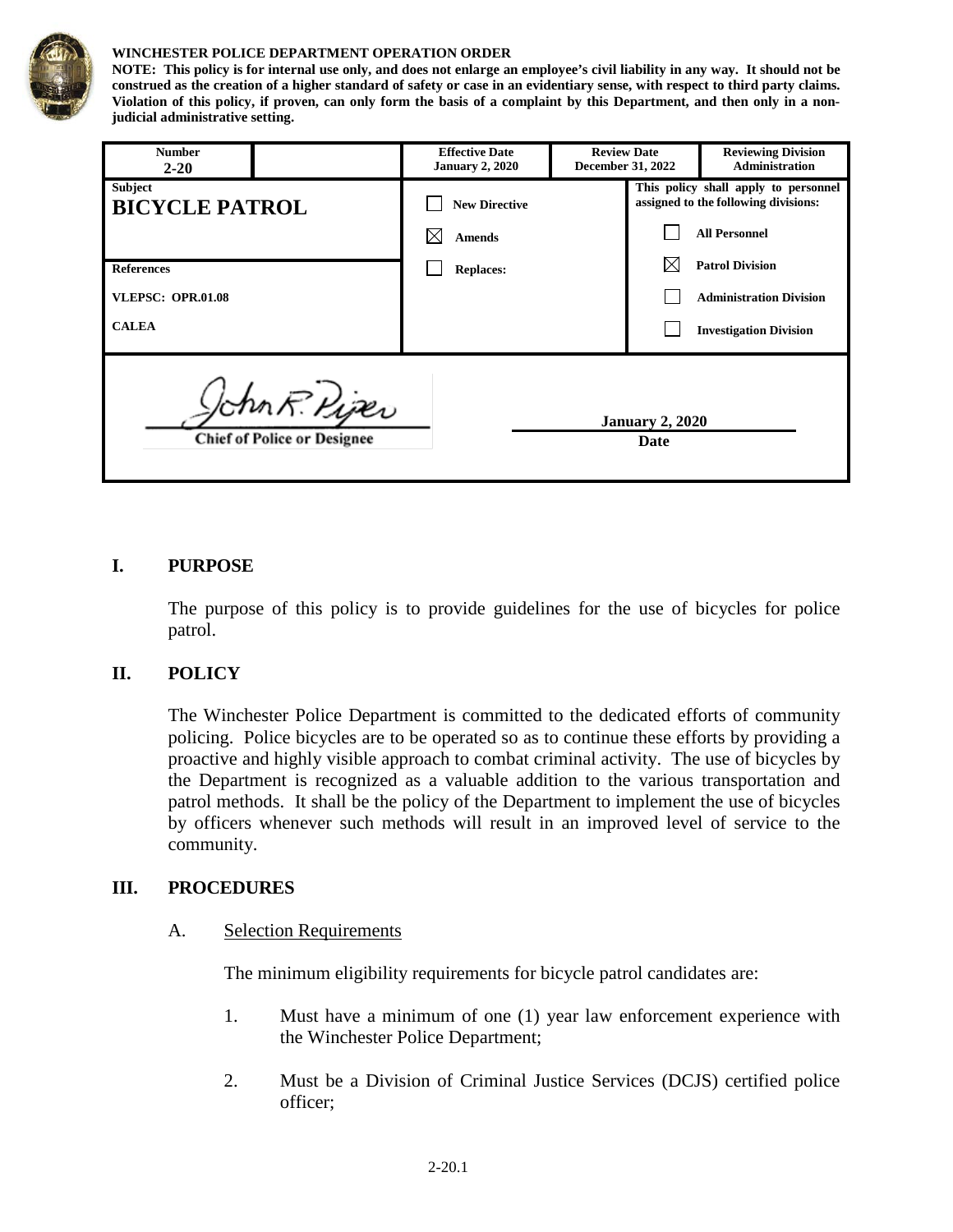- 3. Must be recommended by the officer's immediate supervisors;
- 4. Must be a Department member in good standing with no grievable disciplinary action within the previous year. Nongrievable disciplinary action within the previous year will be considered during the selection process, but will not eliminate officers from applying for this position;
- 5. Must have self-initiative and proactive work skills;
- 6. Must have excellent community policing skills;
- 7. Must be available to work special assignments;
- 8. Must have successfully completed the Department physical fitness assessment;
- 9. Must successfully complete entry level testing consisting of a timed distance bicycle ride at the direction of the Bicycle Unit Supervisor; and
- 10. Officers certified as a bicycle officer that are not a member of the bicycle unit must successfully complete the entry level testing and submit their certification before they can be considered for acceptance to the bicycle unit.
- B. Bicycle Unit Personnel Retention
	- 1. Bicycle officers are required to successfully complete an annual physical test requirement to remain an active member of the bicycle unit. The physical test requirement consists of a timed distance bicycle ride of three (3) miles within thirteen (13) minutes on a course designated by the Bicycle Unit Supervisor.
	- 2. Bicycle officers unable to successfully complete the annual physical test requirement will be required to submit to a first re-test no sooner than thirty (30) but no more than fifty (50) calendar days from the initial test.
	- 3. If an officer fails a third and final physical test, thirty (30) but no more than fifty (50) calendar days from the second test, the Bicycle Unit Supervisor will prepare a detailed report and forward the report through the chain of command to the Chief of Police for evaluation and possible removal of that officer from the Bicycle Unit.
- C. Equipment
	- 1. Police bicycles will be kept in a secure location to be determined by the Captain of the Patrol Division or his/her designee.
	- 2. Equipment that shall be carried on each police bicycle includes first aid supplies and department forms.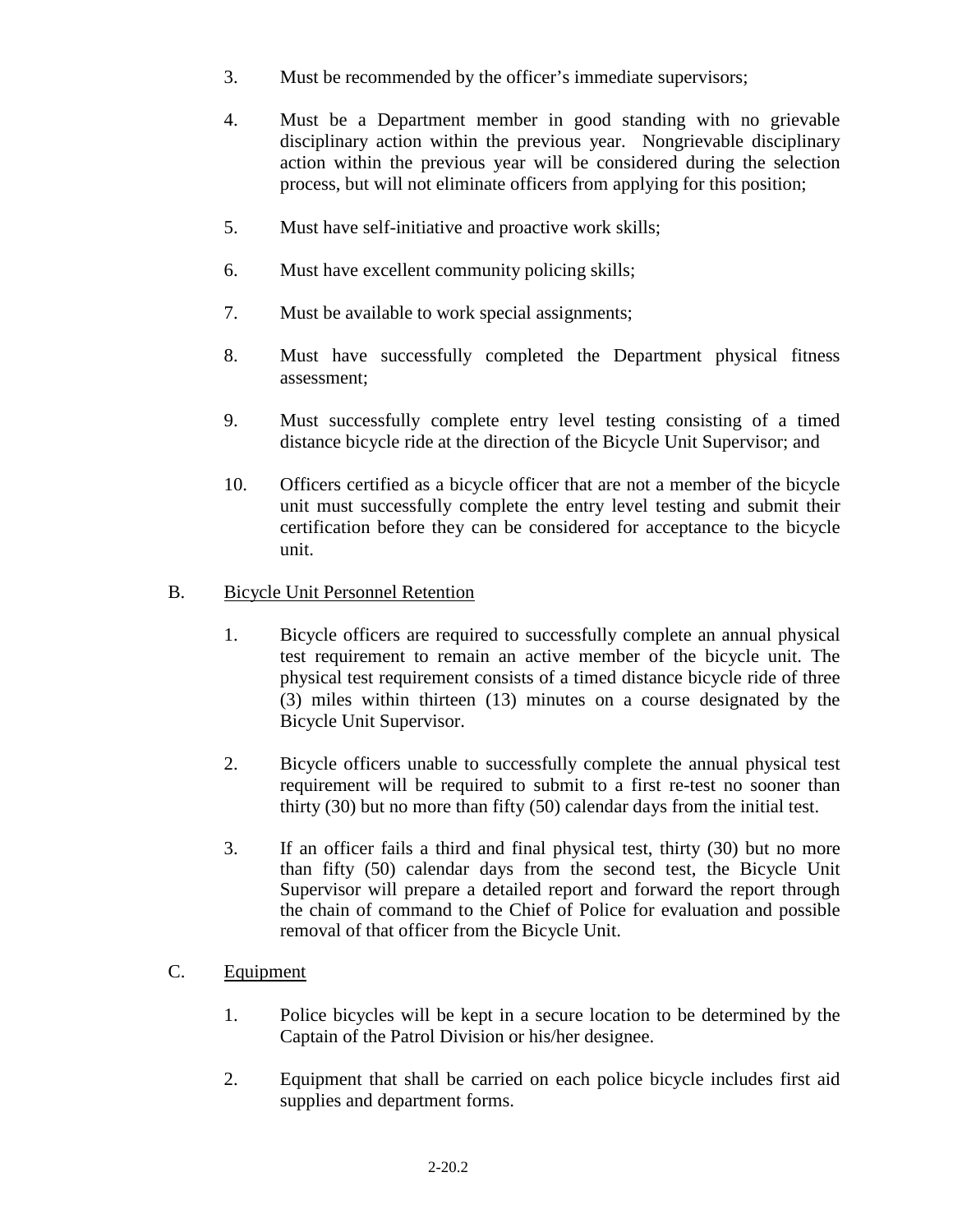- 3. Each police bicycle will be equipped with the following:
	- a. Jump and saddle bag;
	- b. Mileage computer;
	- c. Water rack;
	- d. Blue and red emergency flashing lights; and
	- e. Headlight and battery pack as needed for riding conditions.
- 4. Any special equipment needed for an assignment may be provided, to include bicycle racks.
- 5. Officers shall only utilize those police bicycles authorized by the department. Officers shall not use or alter police bicycles or equipment without the approval of the bicycle unit supervisor or his /her designee.

### D. Maintenance

- 1. A maintenance log sheet will be kept for each police bicycle, listing that bicycle's maintenance history.
- 2. Prior to assuming bicycle patrol, it will be the responsibility of the bicycle officer to inspect the police bicycle and make certain it is mechanically sound and ready to ride.
- 3. Bicycle officers will be responsible for cleaning police bicycles they ride after each tour of duty.
- 4. Bicycle officers will be responsible for taking any police bicycle that they ride that is in need of repair, to a designated bicycle repair facility.
- 5. Police bicycles shall be taken to an approved bicycle repair facility for a maintenance check every three months or as needed or directed by the bicycle unit supervisor
- 6. Any repairs to a police bicycle in excess of \$100.00 must be authorized by either the bicycle unit supervisor or his/her designee.
- 7. Police bicycles in need of repair shall be transported by vehicle on a bicycle rack whenever possible.

## E. Training

- 1. Basic police bicycle training consists of a forty (40) hour approved course.
- 2. Assigned bicycle officers may ride police bicycles while off duty for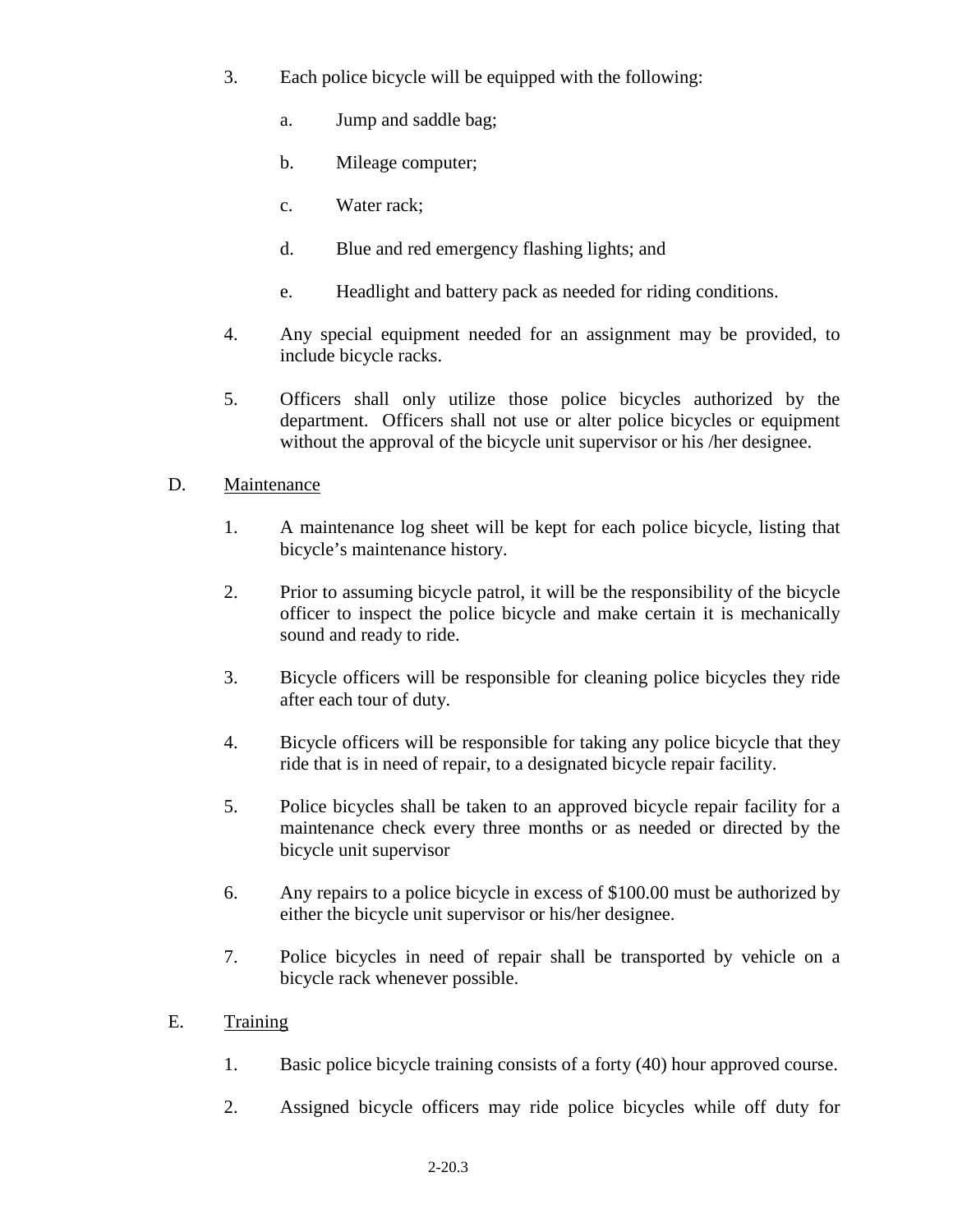conditioning purposes.

- 3. Bicycle officers must attend any training that is mandated for the bicycle unit in order to continue to remain a member of the bicycle unit.
- 4. Prior to completing the mandated basic police bicycle course, new bicycle unit officers may ride police bicycles on patrol with a bike certified officer and with the permission of the Bicycle Unit Supervisor,.

# F. Uniforms

- 1. The issued department bicycle uniform shall only be worn on the dates that bicycle patrol is scheduled by a supervisor, or at an event that involves the bicycle unit.
- 2. An issued helmet and ballistic vest will be worn at all times when the police bicycle is in operation.
- 3. The bicycle uniform shall not be worn for scheduled court appearances.
- 4. The Captain of the Patrol Division or his/her designee shall have the discretionary authority to allow the wearing of other approved uniforms and equipment items as necessary to meet operational needs of the bicycle unit.
- G. Operational Procedures
	- 1. Operation of police bicycles should always be with due regard for the safety of the officer and the public. The bicycle officer shall have knowledge of all applicable state laws, ordinances, and general orders regarding operation of police bicycles.
	- 2. Bicycle officers shall adhere to all guidelines and methods taught in the police bicycle training program.
	- 3. When police bicycles are operated on the public highway, the bicycle officer must reasonably comply with all applicable traffic laws to include the use of lighting equipment.
	- 4. Bicycle officers are not permitted to ride on public roadways that have a posted speed limit of 45mph and greater.
	- 5. Bicycle officers may ride police bicycles during their regular shift with the approval of the on-duty supervisor.
- H. Arrests
	- 1. When a bicycle officer makes a custodial arrest, another officer will transport the suspect for that officer.